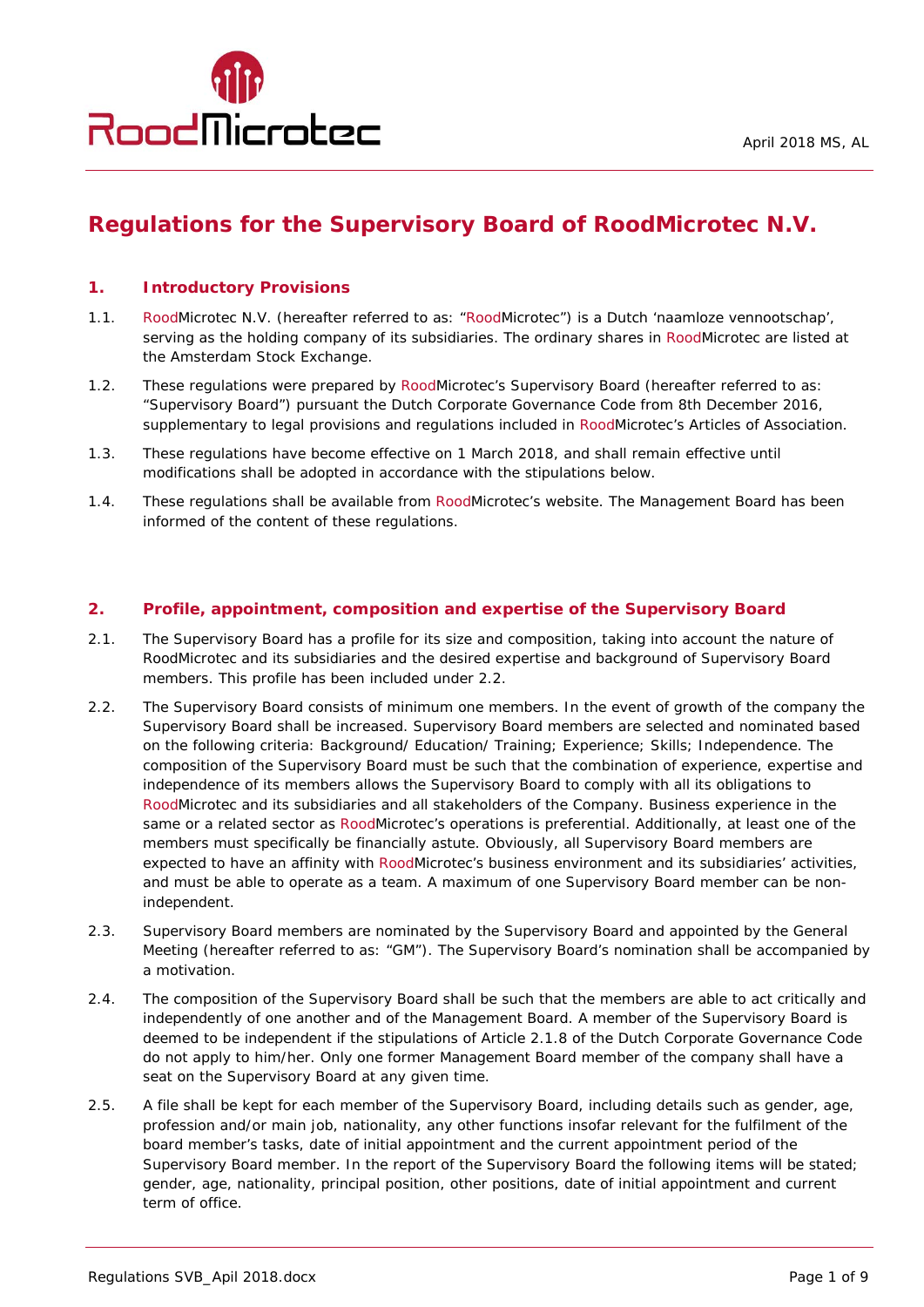

- 2.6. The number of supervisory boards of Dutch listed companies of which an individual Supervisory Board member may participate in shall be limited in order to allow for proper fulfilment of his/her duties; the maximum number of such memberships is 5, for which purpose the position of Chairman of a Supervisory Board counts double.
- 2.7. Each Supervisory Board member shall report any additional positions he/she fulfils and any changes in this respect to the Chairman of the Supervisory Board.
- 2.8. Re-appointment of Supervisory Board members shall always be carefully assessed and membership shall never take place automatically. In the event of there being more than two members consultation about a possible re-appointment will take place without those involved being present.
- 2.9. In order to encourage a stable appointment process, the Supervisory Board members shall go out by rotation. The rotation schedule shall be updated on a regular basis.
- 2.10. A member of the Supervisory Board shall resign before resignation is scheduled in the event of inadequate performance, structurally irreconcilable interests or in any other cases where the Supervisory Board feels that resignation is called for. If a member of the Supervisory Board regularly refrains from attending the Supervisory Board meetings, the other members shall inquire about the reason for non-attendance. The minutes of the Supervisory Board meetings shall report which Supervisory Board members have frequently refrained from attending the Supervisory Board meetings.
- 2.11. A Supervisory Board member is appointed for a period of 4 years and may then reappointed for an another 4-year period, provided that the rotation schedule allows for this period. The Supervisory Board member may then subsequently be reappointed again for a period of 2 years, which appointment may be extended by at most 2 years. The total period of membership of any Supervisory Board members shall amount to a maximum of 12 years.
- 2.12. A Supervisory Board member who temporarily takes on the management in the event where the Management Board members are absent or unable to fulfil their duties, shall resign from the Supervisory Board in order to do.
- 2.13. The supervisory board will draw up a diversity policy for the composition of the Management Board and the Supervisory Board.

## **3. Tasks of the Supervisory Board**

3.1. The Supervisory Board shall supervise the policy of the Management Board and the progress of the Company and its subsidiaries. The Supervisory Board shall assist the Management Board with advice, both at the Management Board's request and at its own initiative. In the performance of its tasks, the Supervisory Board shall focus on the interest of RoodMicrotec and its subsidiaries, and shall take the interests of all stakeholders into account, based on the elementary principles of conducting business in a responsible manner. The Supervisory Board is responsible for the quality of its own performance.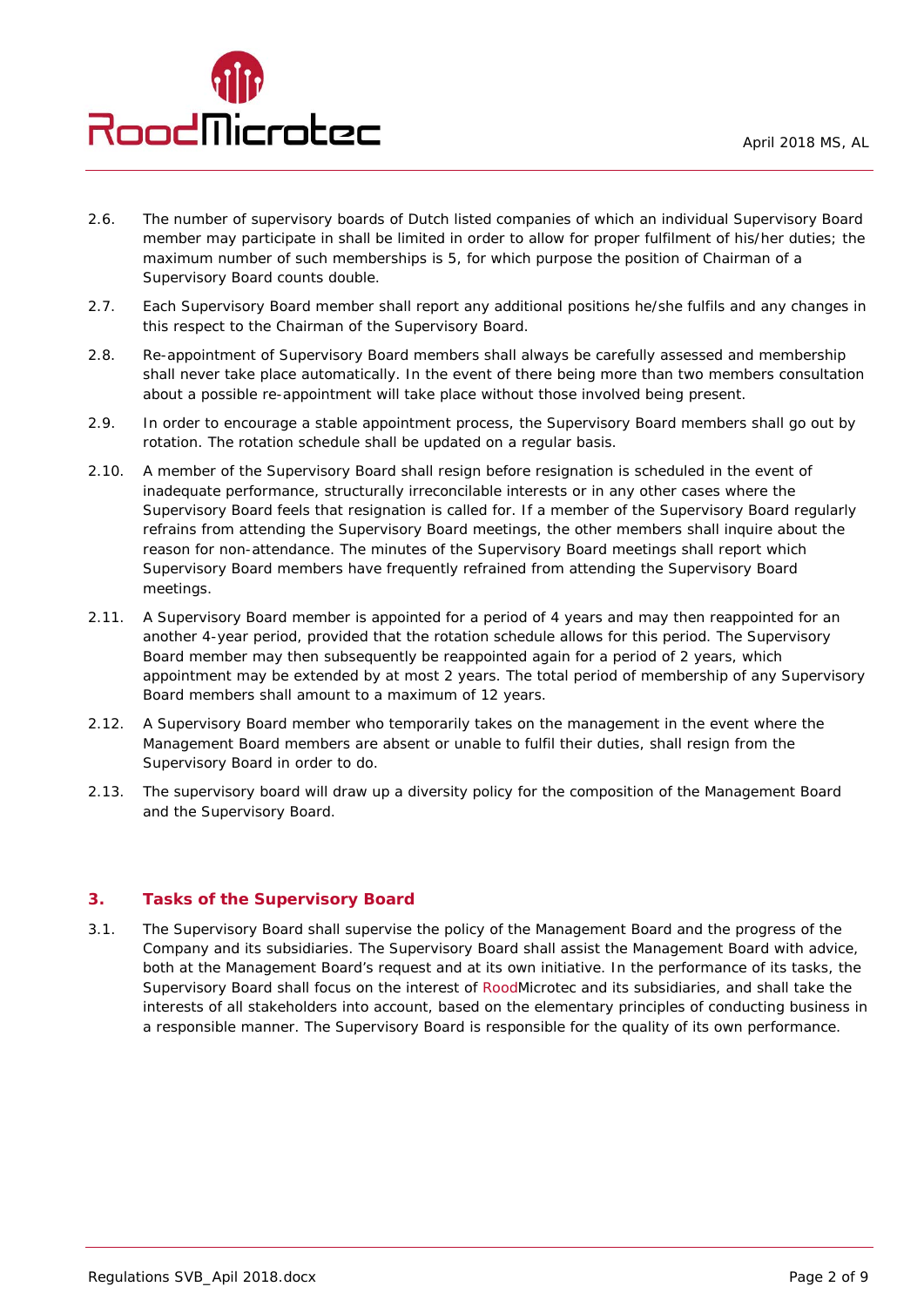

- 3.2. The tasks of the Supervisory Board shall, in any event, include:
- 3.2.1. Supervising and monitoring the Management Board and providing advice with respect to:
	- the realization of RoodMicrotec's objectives and goals;
	- the strategy and risks related to business activities;
	- initiating and the performance of internal risk management and risk control systems;
	- the financial reporting process;
	- compliance with legislation and regulations;
- 3.2.2. Publishing, complying with and enforcing RoodMicrotec's Corporate Governance structure;
- 3.2.3. Signing the annual accounts for approval, and approval of the annual budget and major capital investments of the Company;
- 3.2.4. Selecting and nominating RoodMicrotec's external auditor;
- 3.2.5. Selecting and nominating Management Board members, preparing proposals regarding the remuneration policy for Management Board members for approval of the Company's GM, approving the remuneration (in accordance with the above-mentioned remuneration policy) and the Conditions of Employment of Management Board members;
- 3.2.6. Selecting and nominating Supervisory Board members for appointment, and preparing a proposal for the remuneration of its members for approval by the GM;
- 3.2.7. Assessing and evaluating the performance of the Management Board and the Supervisory Board, as well as their individual members, including an assessment of the Supervisory Board's profile as well as the induction, training and education program;
- 3.2.8. Dealing with and deciding on (potential) conflicts of interest between RoodMicrotec on one hand and its Supervisory Board members, external auditor and principal shareholder(s) on the other;
- 3.2.9. Dealing with and deciding on any reported suspected non-conformities that pertain to the performance of the Management Board;
- 3.2.10. Ensure that the company has a sound plan in place for the succession of the Management Board and the Supervisory Board.
- 3.3. On an annual basis, after closing RoodMicrotec's financial year, the Supervisory Board shall prepare and publish a report regarding its own performance and activities during the relevant financial year

## **4. Chairman and vice-Chairman**

4.1. In accordance with the stipulations of Article 24, sub 7, of RoodMicrotec's Articles of Association the Supervisory Board shall appoint one of its members their Chairman. Additionally, in the event of there being more than two members a vice chairman shall be appointed. The Chairman must not be a former Management Board member and must be independent with respect of Article 2.1.8 of the Dutch Corporate Governance Code.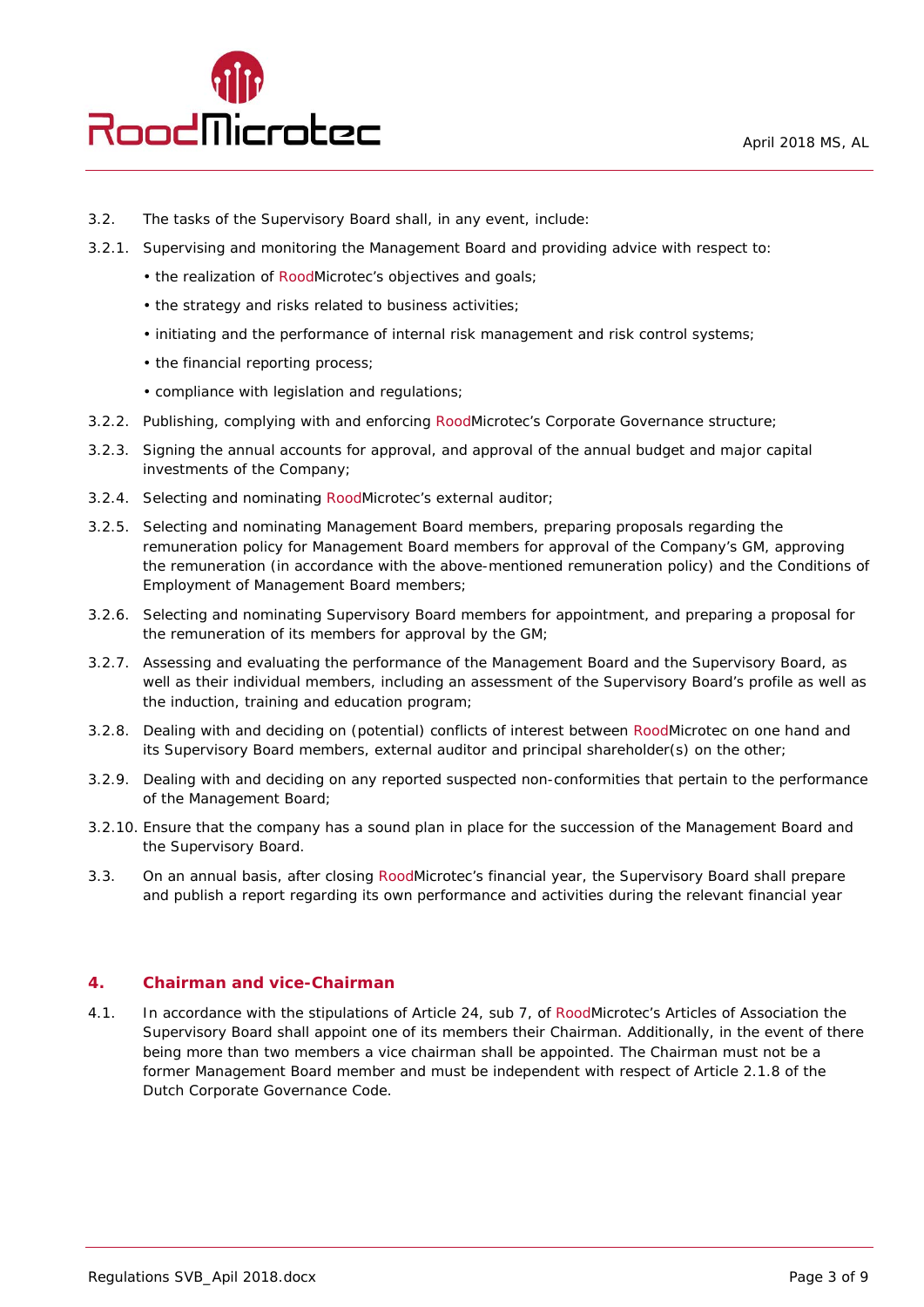

- 4.2. The Chairman shall determine the agenda and preside over the Supervisory Board meetings; supervises the performance of the Supervisory Board; ensures that enough time is reserved for decision-making; ensures a proper information flow to the Supervisory Board members; arranges for an adequate induction, training and education program for the Supervisory Board and Management Board; initiates performance assessments and training needs of the Supervisory Board and Management Board; enhances the contact between the Supervisory Board and the Management Board; and ensures that the GM meetings are conducted in an orderly and efficient manner.
- 4.3. If individual Supervisory Board members have contact with Management Board members within the scope of their position, the Chairman of the Supervisory Board and the Management Board must be informed of this contact.
- 4.4. The Supervisory Board is supported by RoodMicrotec's Company Secretary. This Secretary is appointed and relieved at the Supervisory Board's initiative, or by the Management Board after the Supervisory Board's approval.

## **5. Meetings of the Supervisory Board**

- 5.1. The Supervisory Board shall hold a meeting at least four times per year, and as often as the Chairman of the Supervisory Board or one or more members of the Supervisory Board should wish; or if the Management Board should request a meeting in accordance with the stipulations of Article 24, sub 8, of RoodMicrotec's Articles of Association.
- 5.2. In consultation with the Management Board, the Chairman of the Supervisory Board determines the venue, date and time of the meetings.
- 5.3. Latest on the fifth working day before a meeting, the members of the Supervisory Board should receive the agenda and enclosed documents relevant to the meeting. In the event of an emergency meeting, the Chairman may decide to send the agenda and/or enclosures later than that.
- 5.4. The Supervisory Board shall appoint a Secretary, who may or may not be a member of the Supervisory Board. The Secretary of the Supervisory Board shall make notes and prepare minutes of what was discussed during the meetings. The minutes shall be approved by the Supervisory Board and signed for approval by the Chairman.
- 5.5. Unless the Supervisory Board decides otherwise, members of the Management Board shall attend the meetings of the Supervisory Board, with the exception of meetings concerning the following:
- 5.5.1. The assessment of the Management Board's performance and the performance of its individual members, as well as the conclusions based on this assessment;
- 5.5.2. The assessment of the Supervisory Board's performance and the performance of its individual members, as well as the conclusions based on this assessment;
- 5.5.3. The desired profile, composition and competence of the Supervisory Board
- 5.6. The Company's external auditor shall participate in the meetings of the Supervisory Board when the inspection of the annual accounts and its approval thereof is on the agenda.
- 5.7. The Chairman of the Supervisory Board may invite other persons to attend a meeting of the Supervisory Board. If one or more members of the Supervisory Board have objections against the presence of this person/these persons, the Supervisory Board shall decide on their attendance.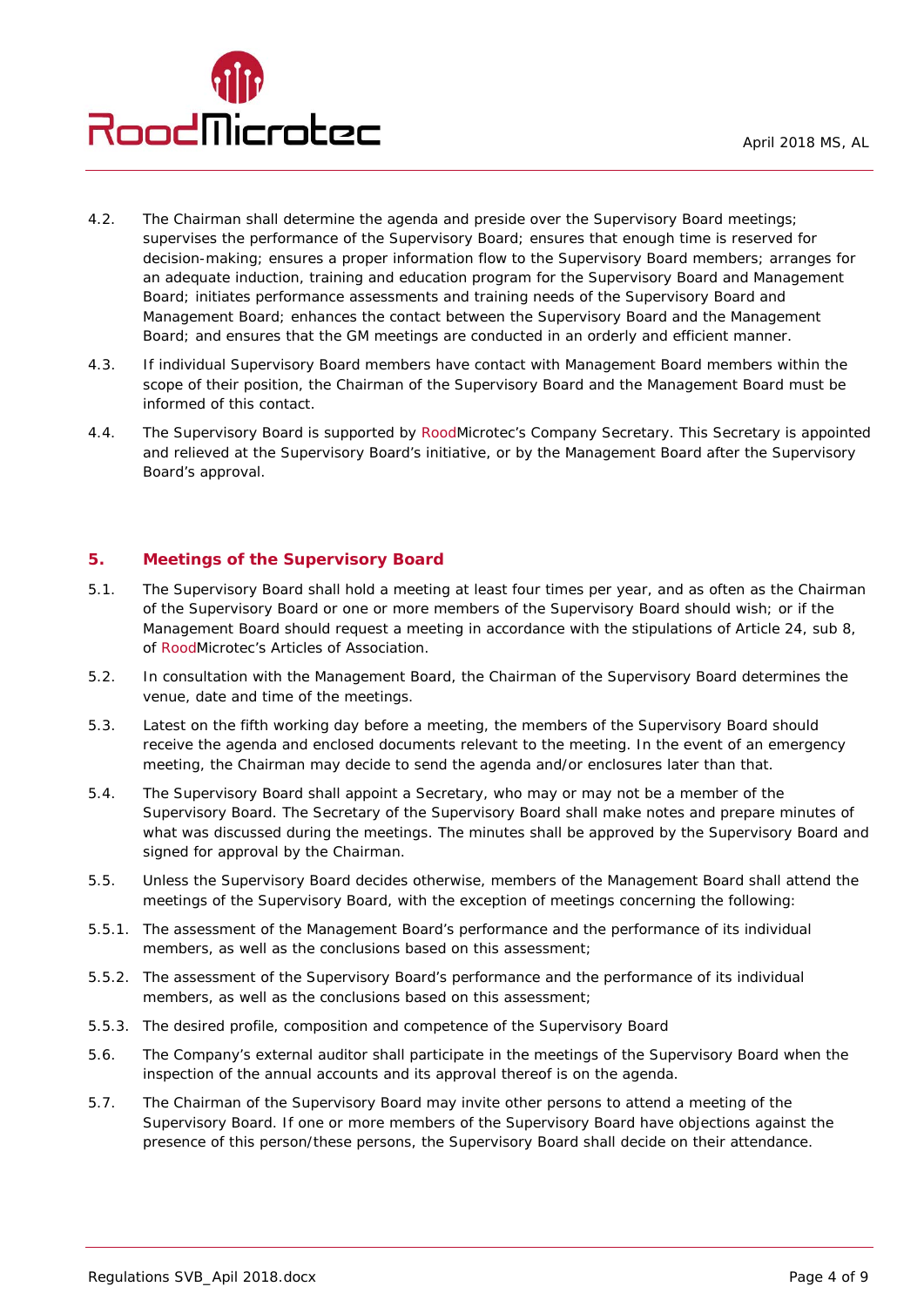

- 5.8. In accordance with the stipulations of Article 24, sub 9, of RoodMicrotec's Articles of Association, the Supervisory Board shall make its decisions based on absolute majority of the valid votes issued. Issuing a blank vote is considered equivalent to abstaining. In the event of an equality of votes the chairman shall have a deciding vote.
- 5.9. The Supervisory Board may also make decisions outside meetings in accordance with Article 24.11 of the Articles of Association. The minutes of the meetings dealing with the decisions taken, shall be kept in chronological order.
- 5.10. The Supervisory Board shall discuss the issues above-mentioned in Article 5.5, sub a, b and c, at least once per year. Furthermore, the Supervisory Board shall discuss the strategy, as well as the annual budget, the personnel plan and the related risks for the Company and the business operations of its subsidiaries at least once per year; as well as the results of the assessment conducted by the Management Board regarding the initiation and performance of the internal risk management and risk control systems, as well as any significant changes thereof.
- 5.11. If members of the Supervisory Board regularly refrain from attending the Supervisory Board meetings, the Chairman shall inquire about the reason for non-attendance
- 5.12. The agenda for meetings of the Supervisory Board shall at least include the following issues for each periodical meeting:
- 5.12.1. Minutes of the last meeting;
- 5.12.2. Financial performance (key figures) of the period that was closed most recently;
- 5.12.3. General progress of the Company;
- 5.12.4. Acquisitions, divestments, participations and investments;
- 5.12.5. Announcements and opportunity for questions
- 5.13. At least once per year, outside the presence of the Management Board, the Supervisory Board shall evaluate its own functioning, the functioning of the individual Supervisory Board members, the Management Board as a whole and that of the individual Management Board members.

## **6. Commissions**

As long as the Supervisory Board does not consist of more than four members, a specific audit commission, remuneration commission and selection and appointment commission shall not be installed. The best practices included in the Dutch Corporate Governance Code pertaining to these commissions shall apply to the entire Supervisory Board

# **7. Remuneration**

7.1. The GM shall determine the remuneration of the individual members of the Supervisory Board based on the Supervisory Board's recommendation. This remuneration shall be independent of RoodMicrotec's results; Insofar the members of the Supervisory Board are obliged to charge VAT on their fee, RoodMicrotec shall pay this VAT on invoice basis. The explanation of the annual accounts shall, in any event, include the legally required information regarding the amount and structure of the remuneration of each Supervisory Board member.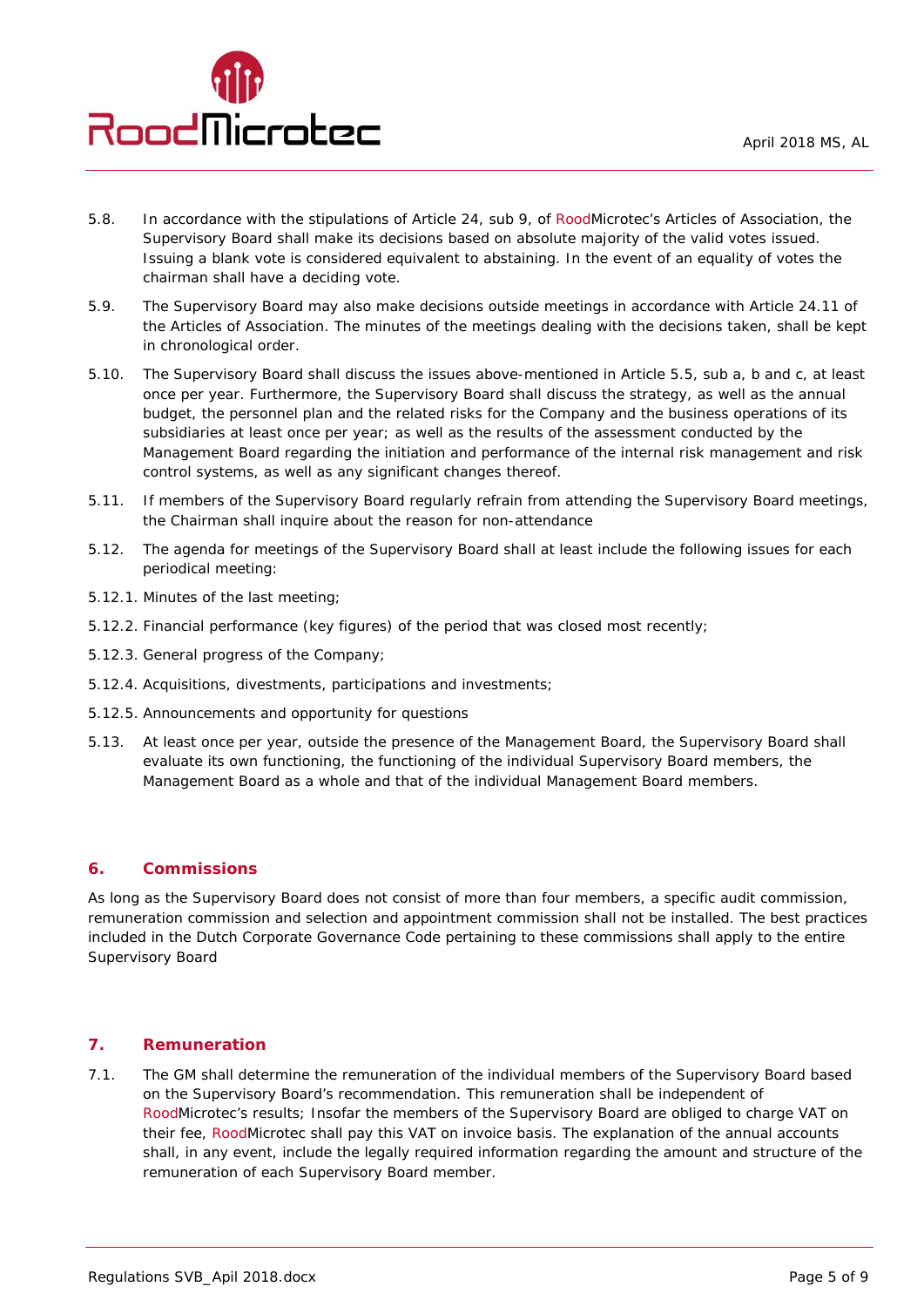

7.2. RoodMicrotec shall reimburse the individual members of the Supervisory Board for all costs that, in reasonableness and fairness, have been incurred due to attending the meetings of the Supervisory Board. All other costs that the members of the Supervisory Board incur in relation to their position as a Supervisory Board member will be reimbursed, partially or fully, if such costs are incurred after prior consultation with and approval of the Chairman of the Supervisory Board.

## **8. Delegated member of the Supervisory Board**

Under special circumstances, the Supervisory Board may appoint a delegated Supervisory Board member from its members in order to specifically serve as a frequent contact for the Management Board for a limited period of time in view of special circumstances.

## **9. Conflict of interest**

- 9.1. Any form and appearance of conflicting interests between RoodMicrotec or its subsidiaries and members of the Supervisory Board shall be avoided.
- 9.2. Decisions with respect to concluding transactions where a member of the Supervisory Board may have a conflicting interest that may be of material significance for RoodMicrotec, its subsidiaries and/or the relevant member(s) of the Supervisory Board, the approval of the Supervisory Board is required. A member of the Supervisory Board shall not participate in discussions and decision-making regarding topics or transactions that may relate to a conflicting interest as mentioned above. Transactions that may be relevant to conflicting interests of members of the Supervisory Board shall be published in the Annual Report, stating the conflict of interest and a confirmation of compliance with the stipulations of these regulations. All transactions that may be relevant to conflicting interests of Supervisory Board members shall be agreed under conditions as customary within the industry.
- 9.3. A conflicting interest includes situations where RoodMicrotec or (one of) its subsidiaries intend to conclude a transaction with a legal entity:
- 9.3.1. in which a Supervisory Board member holds a material financial interest.
- 9.3.2. in which a member of the Management Board is related to a member of the Supervisory Board (family by blood or marriage up to the second degree);
- 9.3.3. in which a Supervisory Board member holds a management or supervisory position.
- 9.4. All members of the Supervisory Board (excepting the Chairman) shall report any (potential) conflict of interest that may be of material significance for RoodMicrotec, its subsidiaries and/or the relevant member of the Supervisory Board, to the Chairman immediately. The relevant member of the Supervisory Board shall provide all relevant information regarding this issue, including information, if relevant, regarding his wife/her husband, registered partner or other life companion, foster child and relatives by blood or marriage up to the second degree. The Supervisory Board shall decide if the issue is indeed a conflict of interest. The relevant member of the Supervisory Board is not allowed to participate in the discussion and decision-making process regarding this decision.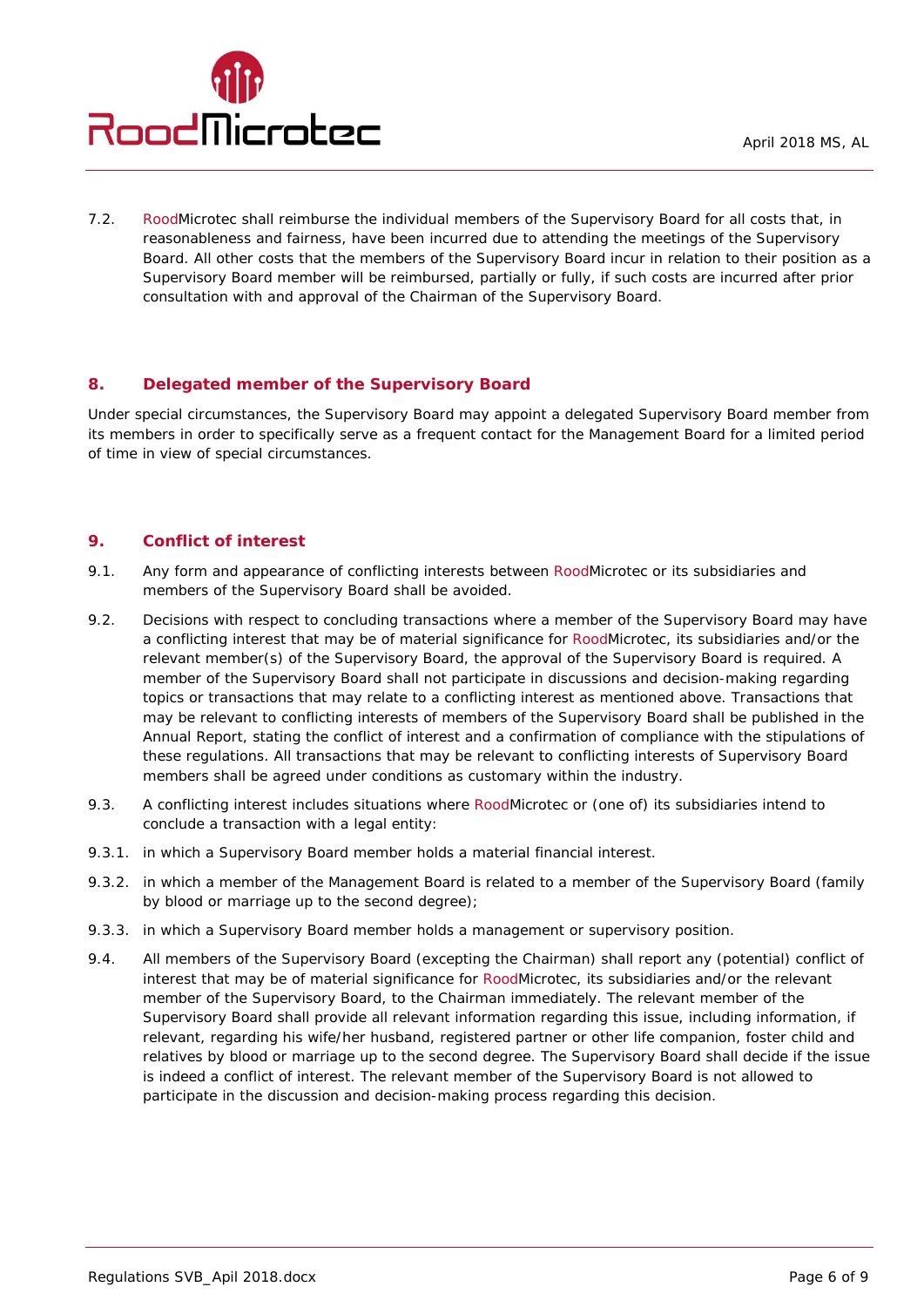- 9.5. If the Chairman may have a (potential) conflict of interest that may be of material significance to RoodMicrotec, its subsidiaries and/or him/herself, the Chairman must report this to the other members of the Supervisory Board immediately, and shall provide all relevant information regarding his wife/her husband, registered partner or other life companion, foster child and relatives by blood or marriage up to the second degree. The Supervisory Board shall decide if the issue is indeed a conflict of interests. The Chairman of the Supervisory Board is not allowed to participate in the discussion and decisionmaking process regarding this decision.
- 9.6. All members of the Management Board shall report any (potential) conflict of interest that may be of material significance to RoodMicrotec, its subsidiaries and/or the relevant member of the Management Board, to the Chairman of the Supervisory Board immediately. The relevant member of the Management Board shall provide all relevant information regarding this issue, including information, if relevant, regarding his wife/her husband, registered partner or other life companion, foster child and relatives by blood or marriage up to the second degree. The Supervisory Board shall decide if the issue is indeed a conflict of interest.
- 9.7. Transactions between the Company or (one of) its subsidiaries, as well as natural persons or legal entities holding at least 10% of RoodMicrotec's shares or certificates, shall be agreed under the terms customary within the industry. For decisions pertaining to entering into transactions with these persons/entities that may be of material significance to RoodMicrotec, its subsidiaries and/or these persons/entities, the approval of the Supervisory Board is required. Any such transaction shall be published in the Annual Report, with a confirmation of compliance with this Article.
- 9.8. In the event of a (potential) conflict of interest of RoodMicrotec's external auditor that may be of material significance to RoodMicrotec, its subsidiaries and/or the relevant auditor, the Supervisory Board shall ensure that this is reported to the Chairman immediately. The Supervisory Board shall decide if the issue is indeed a conflict of interest. If the Supervisory Board concludes that the issue should indeed be classed as a conflict of interest, the Supervisory Board shall determine the measures to be taken. If any measures have been taken, these shall be described in the Annual Report.

# **10. Information, relationship with the Management Board**

- 10.1. The Supervisory Board and its separate members each have a responsibility to request all information required from the Management Board and the external auditor in order to fulfil its task as a supervisory body. The Management Board is, naturally, held to provide this information to the Supervisory Board and its members of its own initiative and in due course; however, the Supervisory Board and its members additionally have a specific responsibility to request this information from the Management Board and the external auditor. The Supervisory Board may request information from RoodMicrotec's employees and external advisers or appoint advisers if this is considered necessary. RoodMicrotec shall provide the necessary resources for this purpose. The Supervisory Board may request for certain employees and external advisers to attend its meetings.
- 10.2. The Management Board shall provide the Supervisory Board with a monthly report, prepared in a layout and form as agreed from time to time, presenting information regarding, amongst others, financial issues, marketing, investments and personnel. The Management Board shall attach an explanation to this monthly report, providing comments and explanations regarding the report and further information regarding its policy.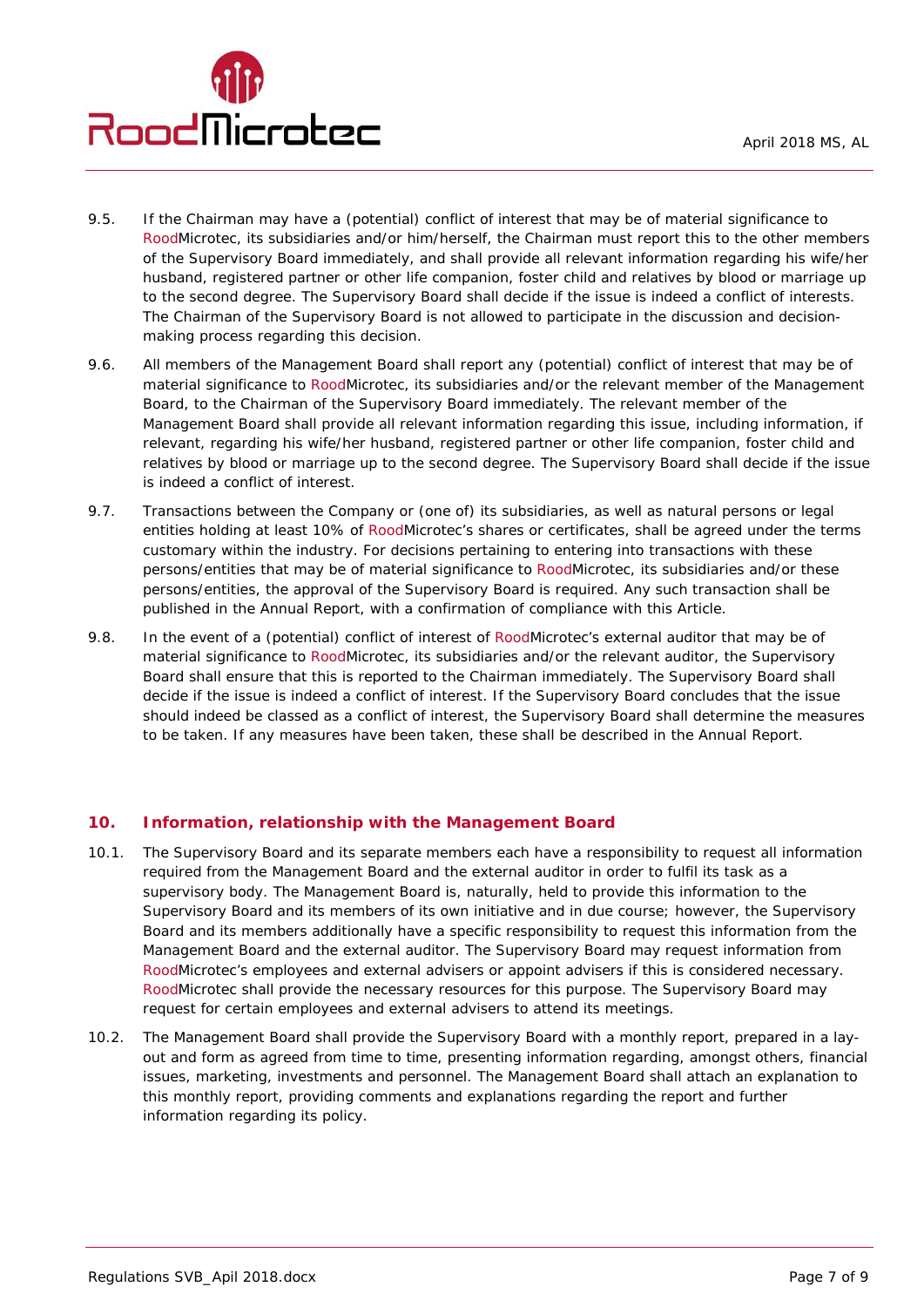

- 10.3. On an annual basis, without prejudice to the above, the Management Board shall provide the Supervisory Board with a budget, a recent version of its long-term plans and the key strategic themes, the general and financial risks, RoodMicrotec's control and assessment system and compliance with all relevant legislation and regulations. These documents shall be provided in due course, in order to enable the Supervisory Board to grant its approval latest in December of the relevant year.
- 10.4. If a member of the Supervisory Board acquires information from a source other than the Management Board or if the Supervisory Board detects signals that may be of interest/importance within their supervisory context, this information must be presented to the Chairman of the Supervisory Board as soon as possible. The Chairman shall subsequently present the information to the Supervisory Board.

## **11. Transactions in shares**

- 11.1. Without prejudice to the stipulations of the "Wet toezicht effectenverkeer" (Dutch Securities Transactions Supervision Act) and the internal regulation applicable within RoodMicrotec: "Prevention of insider trading of price sensitive information", a member of the Supervisory Board shall report any transaction in shares of RoodMicrotec concluded by him/herself, or has ordered to be concluded on his/her behalf, or that he/she knows of pursuant to family ties or due to different positions, to the Chairman of the Supervisory Board immediately. The stipulations in this sub are similarly applicable to shares in other companies, listed or not listed, in which RoodMicrotec is interested in obtaining a direct or indirect participation, has divested or intends to divest, or with which RoodMicrotec intends to negotiate some form of (direct or indirect) cooperation or termination thereof.
- 11.2. The shares that a member of the Supervisory Board holds in RoodMicrotec are intended to serve as a long-term investment.
- 11.3. The Annual Report shall indicate the number of shares that a member of the Supervisory Board holds in RoodMicrotec every year.
- 11.4. Members of the Supervisory Board shall not in any way profit from RoodMicrotec's business activities other than the fee received in return for their performance or increase in income or payments resulting from the shares they own. This implies that the Supervisory Board members must accept certain limitations in order to prevent any appearance of insider trading; limitations both regarding freedom of disposal of their personal assets and of accepting other positions.
- 11.5. A member of the Supervisory Board is not allowed to hold direct or indirect interests exceeding 5% of the share capital in other companies.

## **12. Relationship with the shareholders**

- 12.1. The Supervisory Board shall ensure that the annual GM will be conducted in due course and that the required agenda items are properly included.
- 12.2. The members of the Supervisory Board shall attend the GM, excepting in cases of prevention due to severe and important reasons. The Chairman of the Supervisory Board shall, as a rule, preside over the GM and shall decide on the content of the decisions.
- 12.3. The Supervisory Board shall provide the GM with all required information, unless substantial interests of RoodMicrotec or its subsidiaries, or a legal regulation or legislative stipulation prevents this. If the Supervisory Board should invoke such a substantial interest, it must provide an explanation and motivation.